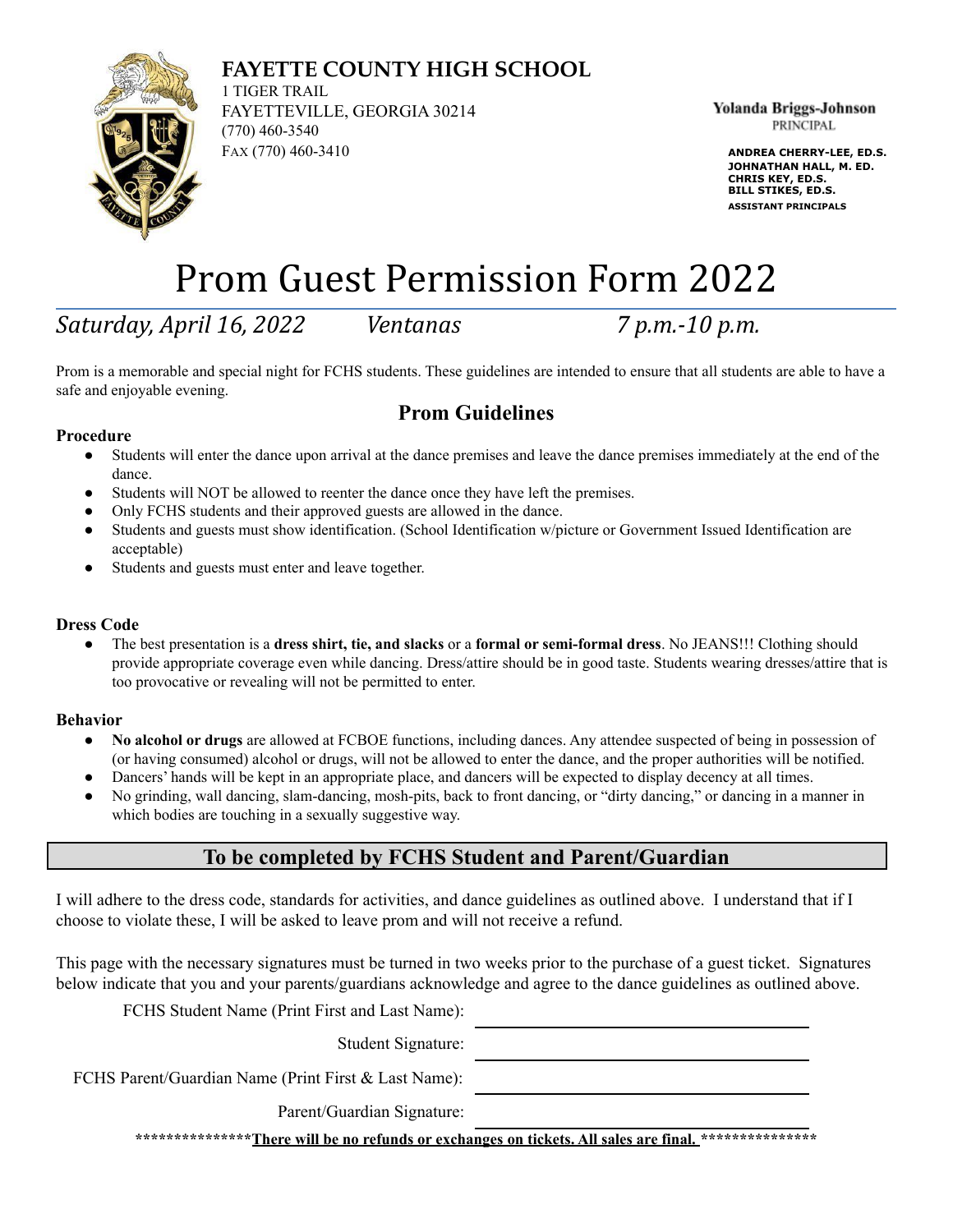# *Guest Permission Slip*

### **You must have this form completed and approved before you can purchase a ticket for your guest.**

- $\triangleright$  Proper attire and photo identification are required at the door.
- $\geq$  No student who attends middle school or individuals 20 or older will be allowed admittance.
- $\triangleright$  Guests must adhere to all dance guidelines provided on the reverse side of this form.
- $\ge$  FCHS students and guests must enter and leave dance at the same time. FCHS student is responsible for his/her guest.
- $\geq$  Please print neatly except for requested signatures

| , information about I a , one count , ingn behoof beaucht |                     |                                                          |                  |  |  |
|-----------------------------------------------------------|---------------------|----------------------------------------------------------|------------------|--|--|
|                                                           | <b>SCHOOL EVENT</b> | 2022 FCHS Prom on Saturday, April 16, 2022, at 7 - 10 pm |                  |  |  |
|                                                           | <b>FCHS</b> Student | Print Name:                                              | Grade/Signature: |  |  |
|                                                           | Parent/Guardian     | Print Name:                                              | Signature:       |  |  |
|                                                           | Telephone Number    | Primary:                                                 | Secondary:       |  |  |

### **A. Information about Fayette County High School Student**

### **B. Information about the guest who does not attend FCHS**

|  | <b>SCHOOL EVENT</b>                 | 2022 FCHS Prom on Saturday, April 16, 2022, at 7 - 10 pm |            |
|--|-------------------------------------|----------------------------------------------------------|------------|
|  | <b>GUEST Student School</b>         | Print Name:                                              | Grade:     |
|  | <b>GUEST Student Name</b>           | Print Name:                                              | Signature: |
|  | <b>GUEST</b> Parent/Guardian        | Print Name:                                              | Signature: |
|  | <b>GUEST</b> Parent Phone<br>Number | Primary:                                                 | Secondary: |

### **C. To Be Completed by FCHS student's guest**

I agree to respect and abide by all rules, regulations, policies, and dance guidelines for the Fayette County High School Prom.

Signature of FCHS student's guest Date

### **D. To Be Completed by Guest's High School Administrator**

 $\mathcal{L}_\text{max}$  and the contract of the contract of the contract of the contract of the contract of the contract of the contract of the contract of the contract of the contract of the contract of the contract of the contrac

 $\mathcal{L}_\text{max}$  and the contract of the contract of the contract of the contract of the contract of the contract of

Please indicate the status of this individual (listed in Section B) at your high school or place of business. If you have any questions, please contact the FCHS Principal or Assistant Principal at 770-460-3540. Thank You.

This individual is in "good standing" at our school

 $\mathcal{L}_\text{max}$ 

- This individual is not in "good standing" at our school/
- Please contact me regarding this individual(Contact number  $\qquad \qquad$ )

Printed Name of Administrator/Employer